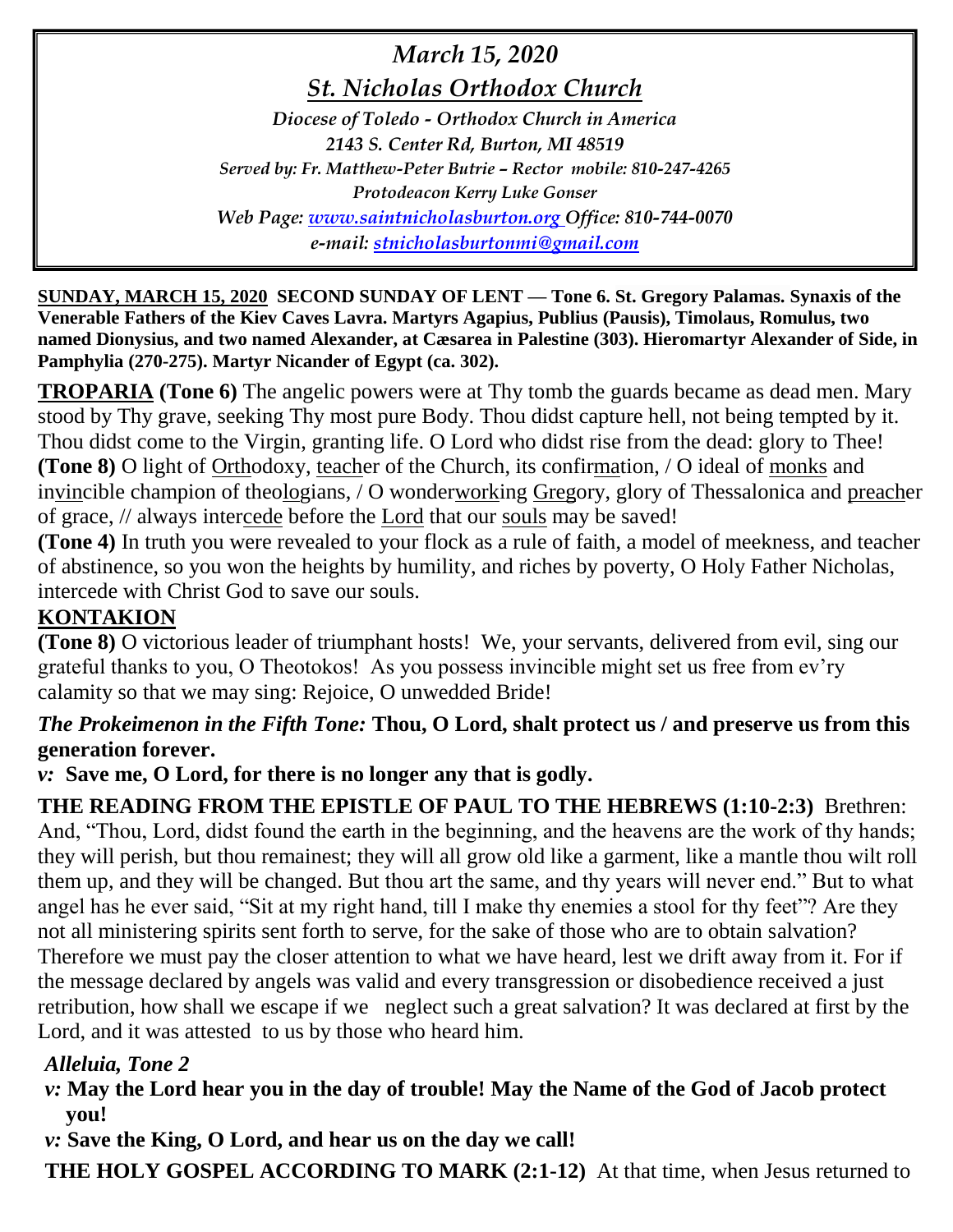Capernaum after some days, it was reported that he was at home. And many were gathered together, so that there was no longer room for them, not even about the door; and he was preaching the word to them. And they came, bringing to him a paralytic carried by four men. And when they could not get near him because of the crowd, they removed the roof above him; and when they had made an opening, they let down the pallet on which the paralytic lay. And when Jesus saw their faith, he said to the paralytic, "My son, your sins are forgiven." Now some of the scribes were sitting there, questioning in their hearts, "Why does this man speak thus? It is blasphemy! Who can forgive sins but God alone?" And immediately Jesus, perceiving in his spirit that they thus questioned within themselves, said to them, "Why do you question thus in your hearts? Which is easier, to say to the paralytic, 'Your sins are forgiven,' or to say, 'Rise, take up your pallet and walk'? But that you may know that the Son of man has authority on earth to forgive sins" -- he said to the paralytic -- "I say to you, rise, take up your pallet and go home." And he rose, and immediately took up the pallet and went out before them all; so that they were all amazed and glorified God, saying, "We never saw anything like this!" **Go to pg. 120 in the pew books for the rest of the Liturgy of St. Basil Instead of "It is truly meet ...,":** All of creation rejoices in you, O Full of Grace: the assembly of Angels and the race of men. O sanctified temple and spiritual paradise, the glory of virgins, from whom God was incarnate and became a Child, our God before the ages. He made your body into a throne, and your womb He made more spacious than the heavens. All of creation rejoices in you, O Full of Grace. Glory to you!

**COMMUNION HYMN** Praise the Lord from the heavens, praise Him in the highest! Alleluia! Alleluia! Alleluia!

**St. Gregory Palamas – the 2nd Sunday of Lent** This Sunday was originally dedicated to Saint Polycarp of Smyrna (February 23). After the glorification of St Gregory Palamas in 1368, a second commemoration of Saint Gregory (November 14) was appointed for the Second Sunday of Great Lent as a second "Triumph of Orthodoxy."

This divine Father, who was from Asia Minor, was from childhood reared in the royal court of Constantinople, where he was instructed in both religious and secular wisdom. Later, while still a youth, he left the imperial court and struggled in asceticism on Mount Athos, and in the Skete at Beroea. He spent some time in Thessalonica being treated for an illness that came from his harsh manner of life. He was present in Constantinople at the Council that was convened in 1341 against Barlaam of Calabria, and at the Council of 1347 against Acindynus, who was of like mind with Barlaam; Barlaam and Acindynus claimed that the grace of God is created. At both these Councils, the Saint contended courageously for the true dogmas of the Church of Christ, teaching in particular that divine grace is not created, but is the uncreated energies of God which are poured forth throughout creation: otherwise it would be impossible, if grace were created, for man to have genuine communion with the uncreated God. In 1347 he was appointed Metropolitan of Thessalonica. He tended his flock in an apostolic manner for some twelve years, and wrote many books and treatises on the most exalted doctrines of our Faith; and having lived for a total of sixty-three years, he reposed in the Lord in 1359. His holy relics are kept in the Cathedral of Thessalonica. A full service was composed for his feast day by the Patriarch Philotheus in 1368, when it was established that his feast be celebrated on this day. from [www.oca.org](http://www.oca.org/) and [www.goarch.org](http://www.goarch.org/)

**The Holy Gospel according to Luke 24:36-53 (6th Matins Gospel)** Now as they said these things, Jesus Himself stood in the midst of them, and said to them, "Peace to you." But they were terrified and frightened, and supposed they had seen a spirit. And He said to them, "Why are you troubled? And why do doubts arise in your hearts? Behold My hands and My feet, that it is I Myself. Handle Me and see, for a spirit does not have flesh and bones as you see I have. When He had said this, He showed them His hands and His feet. But while they still did not believe for joy, and marveled, He said to them, "Have you any food here?" So they gave Him a piece of a broiled fish and some honeycomb. And He took it and ate in their presence. Then He said to them, "These are the words which I spoke to you while I was still with you, that all things must be fulfilled which were written in the Law of Moses and the Prophets and the Psalms concerning Me." And He opened their understanding, that they might comprehend the Scriptures. Then He said to them, "Thus it is written, and thus it was necessary for the Christ to suffer and to rise from the dead the third day, and that repentance and remission of sins should be preached in His name to all nations, beginning at Jerusalem. And you are witnesses of these things. Behold, I send the Promise of My Father upon you; but tarry in the city of Jerusalem until you are endued with power from on high. And He led them out as far as Bethany, and He lifted up His hands and blessed them. Now it came to pass, while He blessed them, that He was parted from them and carried up into heaven. And they worshiped Him, and returned to Jerusalem with great joy, and were continually in the temple praising and blessing God. Amen.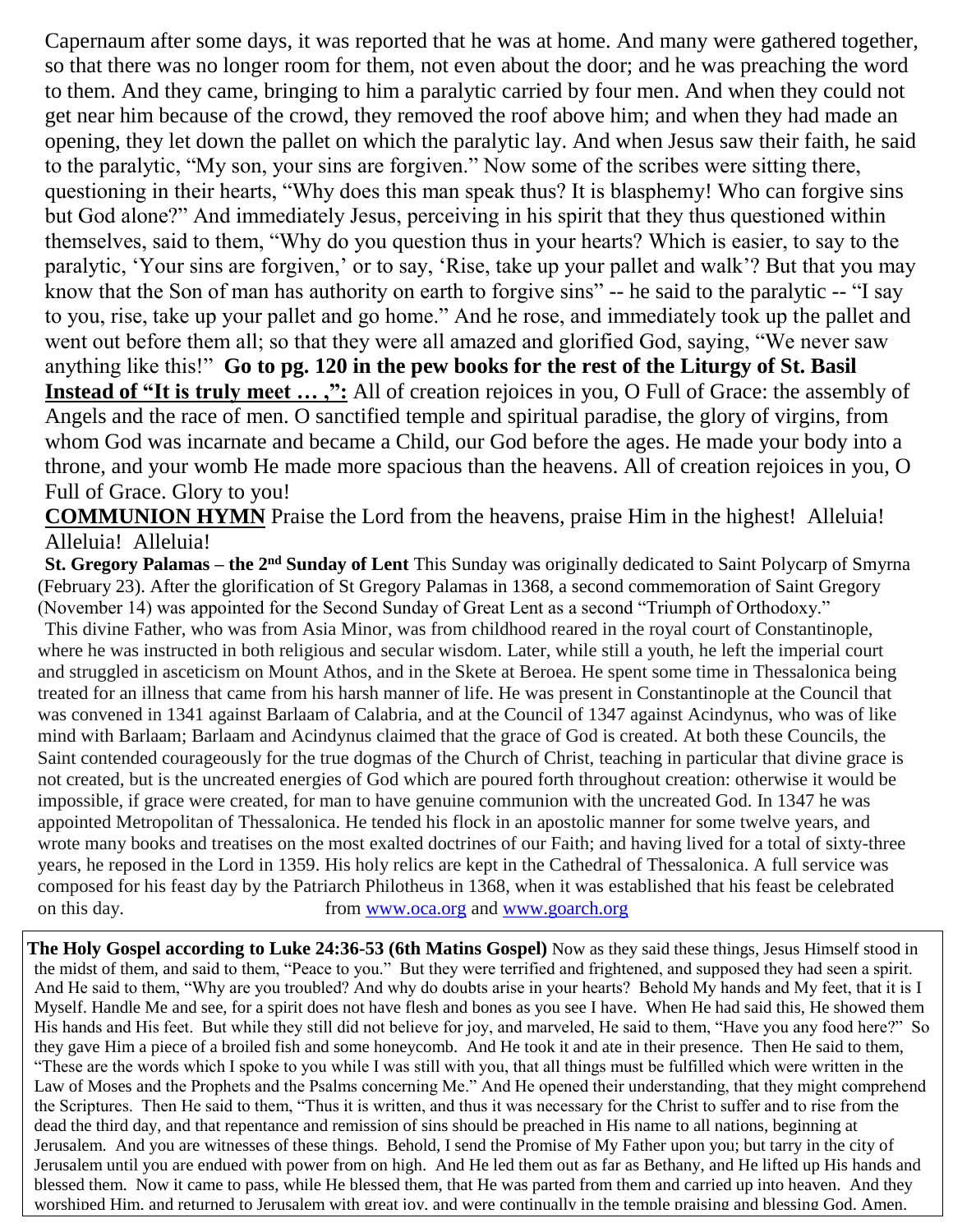### March 15, 2020 ခရွိက ခရွိက ခရွိက ခရွိက ခရွိက ခရွိက ခရွိက ခရွိက ခရွိက ခရွိက ခရွိက ခရွိက ခရွိက ခရွိက ခရွိက ခရွိက

## **CANDLE INTENTIONS FOR THE HEALTH AND BLESSINGS OF**

Fr. Tom, Fr. Don, Fr. Paul, Fr. Anthony, Fr. Robert, Milica, Calvin, Larry, Helen, Angelo, Joan, Peggy, Bob, Angelo, Christine, Dorothy, Anna, Irene, Allen, Deborah, Luba, Kosta, Stojan, Mira, Bosa, Christopher, Allison, Jeanette, Katheryn, Joseph, Ted, Marlene, Gladys, my family and friends. Joe Tome Special Intention Joe Tome Veniamin, Timothy & Larisa Svetlana DeShaw Chris, Heather, Raegan, Jeremy, Teri, Hayden, Nadja, Sean, Auden, Olga Hannah & my cousins in Ukraine Lucy Hogg Lucy Hogg Mary, Angelo, Helen, Alex, Anna, Patsy Alex & Magda Popoff Good health to all our family  $\&$  for Milica Beslach Angelo  $\&$  Christine Kum Stojan & Mira ~ Happy Anniversary (63 yrs!) Kuma Bosa

#### **CANDLE INTENTIONS FOR BLESSED REPOSE**

Germanos Batcos the Bakousidis family Peter Popoff Alex & Magda Popoff Our grandsons Andrew & Matthew Angelo & Christine

### **ETERNAL LIGHT AT THE ALTAR**

Germanos Batcos (1 yr.) the Batcos family



**WELCOME** to all our friends and visitors. Please join us in our fellowship hall after Liturgy.

**COFFEE AND DESSERTS** are provided today by the family of Gerry Batcos in memory of his one year memorial.

**GUIDANCE FROM ARCHBISHOP ALEXANDER** concerning our response to the COVID-19 coronavirus pandemic is included with the bulletin. Please read it and use prudence in your activities.

## **PAN-ORTHODOX LENTEN RETREAT CANCELLED**

Please notify those who are not here today. We hope to have Fr. Bogdan Bucur give his retreat later in the year. He was recently appointed professor of Patristics at St Vladimir Orthodox Theological Seminary.

**COIN BOXES** Each Lent, we collect coins to help support the Orthodox missions here in the US and around the world through the Orthodox Christians Mission Center (OCMC). Boxes are found on the tables in the church hall. Please be generous!

## **OUR CHARITY MINISTRIES**

I

**HOPE IN A BOX** is collecting Feminine Care Products for the month of March. Place the items in the blue box in the hall. Catholic Charities Community Closet will distribute the items.

**FOOD DRIVE** Place non-perishable food items in the other blue box in the hall.

**MEMORIAL (SOUL) SATURDAYS** From early times the Church dedicated Saturday to the souls. It is primarily the day of those who have fallen asleep. Christians always took care, with memorial services and charitable acts done especially on Saturdays, to stay close to their dead and ask God for their repose and salvation.

The next Souls' Saturdays are March 21 and 28. A Trisagion will be served on each Souls' Saturday at 4:45 pm, prior to Vespers. Please fill out the sheet at the candle stand with the names of your fallen asleep (first names only) and return them to Fr. Matthew as soon as possible.